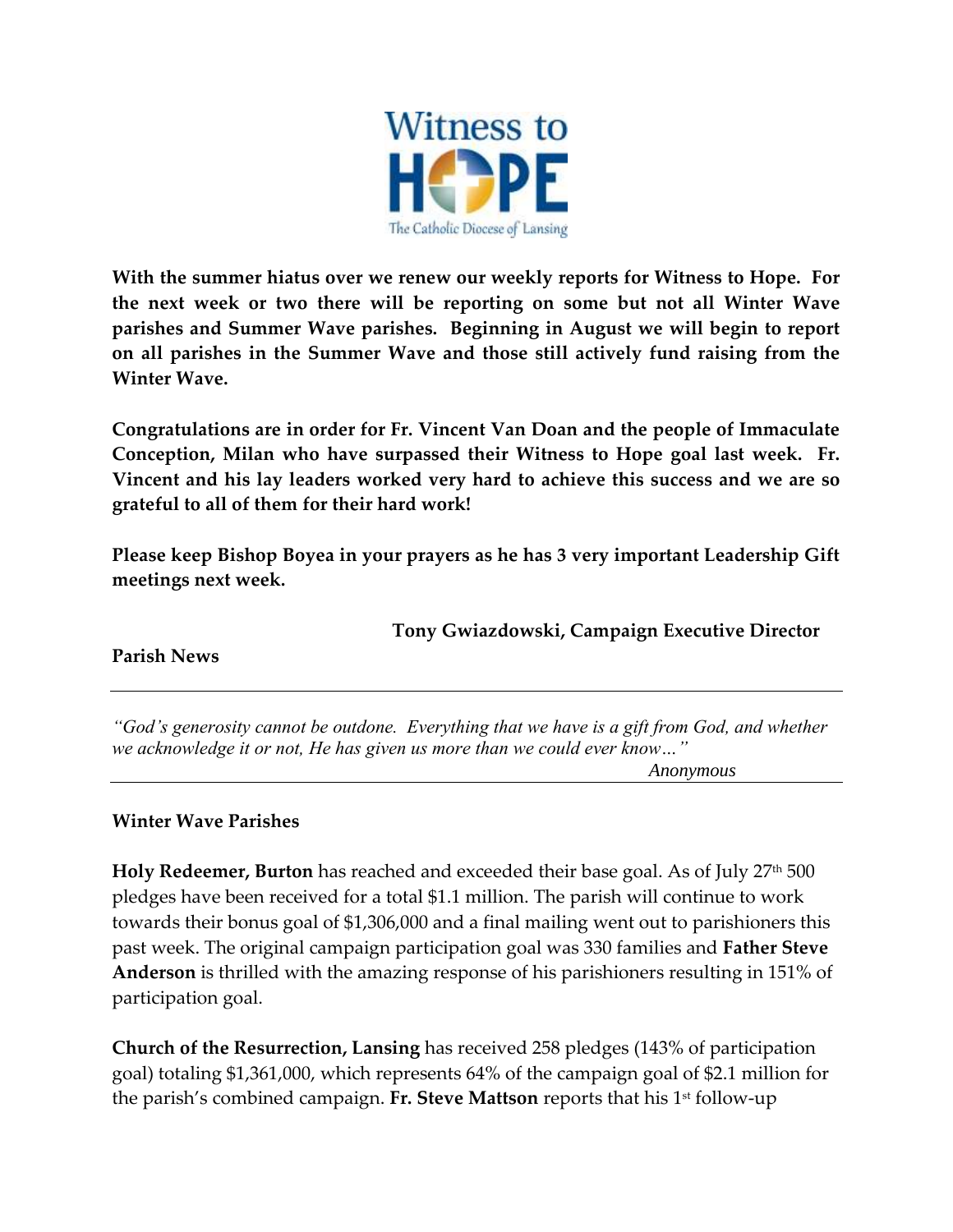mailing in June produced good results and he sent a  $2<sup>nd</sup>$  mailing this past week with the goal of 50 more pledges to help close the funding gap.

**Fr. Bob Pienta** and the **St. Joseph Shrine** in **Brooklyn** received pledges from 109 households taking them beyond 68% of goal. A follow up letter has been mailed to encourage all households to prayerfully consider a best sacrifice pledge to the *Witness to Hope* campaign.

At **St. Paul** in **Owosso Fr. Michael O'Brien** is grateful for the 240 households that have already pledged taking the parish beyond 85% of goal. **Fr. Mike** is hoping more parishioners will make their best sacrifice pledge soon.

**Fr. Michael O'Brien** and **St. Joseph, Owosso** received pledges from 122 households. A follow up letter has been mailed to encourage all households to prayerfully consider a best sacrifice pledge to support the pressing needs of the parish and wider church.

## **Cristo Rey, Lansing: Fr. Fred Thelen**

Cristo Rey Church is at \$367,530, 92% of their goal, with 125 pledges. Follow up continues as we look forward to response to the Follow-Up letter that was recently mailed. Additional strategies are being reviewed to meet the goal – so close!!!

**Fr. James Eisele** at **St. Michael, Grand Ledge** has communicated to the parish of the progress of the campaign. The parish has received \$683,924 towards their goal for a total of 430 gifts. Celebrations continue for their progress in exceeding their participation goal.

**Fr. John Klein** at **St. Gerard, Lansing** spoke from the pulpit to exhort the parish to make their best sacrificial gift to the campaign. Father preached in his homily towards the Gospel passage Mt 13:1-23. Many responded generously through Father Klein's encouragement to consider the *Witness to Hope* campaign as a unique opportunity to sow seeds in rich ground for the future of our church. To date, the parish has received 880 commitments for a total of \$2,194,311.

**Most Holy Trinity, Fowler** has reached 125% of goal for a total of \$838,395 off of 321 gifts. **Fr. Dennis Howard** has continued to update the progress of the campaign to the parish and has communicated that further contributions to *Witness to Hope* will go directly towards the parish case.